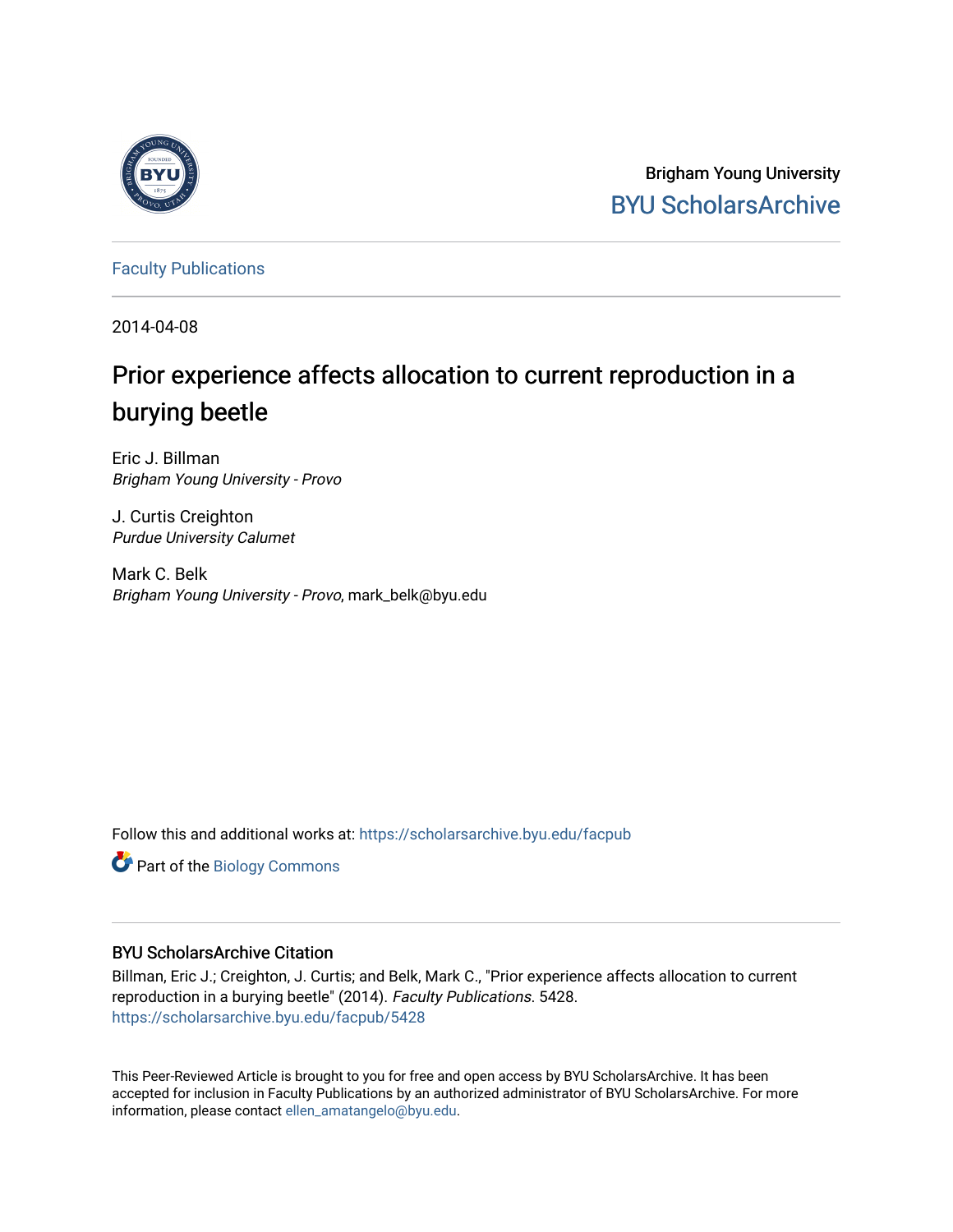

Behavioral Ecology (2014), 25(4), 813–818. doi:10.1093/beheco/aru051

# Original Article Prior experience affects allocation to current reproduction in a burying beetle

## Eric J. Billman,<sup>a</sup> J. Curtis Creighton,<sup>[b](#page-1-1)</sup> and Mark C. Belk<sup>a</sup>

<span id="page-1-1"></span><span id="page-1-0"></span>aDepartment of Biology, Brigham Young University, 401 Widtsoe Building, Provo, UT 84602, USA and **bDepartment of Biological Sciences, Purdue University Calumet, 2200 169th Street, Hammond, IN** 46323, USA

Received 13 July 2013; revised 24 February 2014; accepted 5 March 2014; Advance Access publication 8 April 2014.

The cost of reproduction hypothesis predicts that the level of reproductive investment to current reproduction is constrained by an individual's future reproductive potential or residual reproductive value. Therefore, age, or differences between young and old individuals in residual reproductive value, is expected to influence reproductive investment. However, recent theoretical work suggests that residual reproductive value is also influenced by an individual's state or condition which may in part be determined by prior reproductive experience. We evaluated the reproductive investment of same-aged female burying beetles (*Nicrophorus orbicollis*) to determine how prior reproductive experience affects current reproduction. Consistent with previous research, females reproducing on low-quality carcasses allocated more to future reproduction by producing smaller offspring and gaining more mass than females on high-quality carcasses. When prior experience was manipulated, females that initially reproduced on a low-quality resource exhibited an accentuated response to a high-quality carcass by producing significantly larger broods of offspring compared with control females reproducing on high-quality carcasses. Conversely, females that initially reproduced on a high-quality carcass and were subsequently presented a low-quality carcass exhibited a decrease in offspring size and an increase in female mass change, indicative of a switch in allocation from current to future reproduction. The change in carcass quality resulted either in terminal investment or reproductive restraint, dependent on prior experience. Our results combined with those of previous papers demonstrate that the level of reproductive investment in burying beetles is influenced by both age and prior reproductive experience.

*Key words*: **life-history evolution,** *Nicrophorus***, reproductive restraint, resource availability, terminal investment.**

#### **Introduction**

Organisms exhibit great diversity in their age-related patterns of reproductive investment. Life-history theory accounts for this diversity by predicting that age-specific patterns of fecundity maximize an individual's lifetime fitness [\(Roff 2002](#page-5-0)). Due to competing energetic demands, reproductive investment in current reproduction comes at a cost to future reproductive potential [\(Williams 1966;](#page-6-0) [Reznick 1985](#page-5-1)). Therefore, organisms determine the level of reproductive investment by balancing the fitness benefits of investment to current reproduction with the potential costs to future reproductive opportunities. The cost of reproduction hypothesis predicts that the level of reproductive investment to current reproduction is constrained by an individual's future reproductive potential or residual reproductive value [\(Fisher 1930;](#page-5-2) [Williams 1966](#page-6-0); [Clutton-Brock 1984;](#page-5-3) [Reznick 1985](#page-5-1)). Young individuals with high residual reproductive value should be

Address correspondence to E.J. Billman who is now at Department of Fisheries and Wildlife, Oregon State University, 104 Nash Hall, Corvallis, OR 97331, USA. E-mail: eric.billman@oregonstate.edu.

© The Author 2014. Published by Oxford University Press on behalf of the International Society for Behavioral Ecology. All rights reserved. For permissions, please e-mail: journals.permissions@oup.com

less willing to incur a high reproductive cost and thus have a low level of investment to current reproduction to ensure future reproductive potential. Conversely, old individuals with low residual reproductive value should terminally invest, or have a high level of investment to current reproduction, because future reproductive opportunities are not available ([Clutton-Brock 1984](#page-5-3)).

The official journal of the

**ISBE International Society for Behavioral Ecology**

These predicted patterns of allocation to current versus future reproduction assume that same-aged individuals are equivalent in quality or state ([McNamara and Houston 1996;](#page-5-4) [Wilson and Nussey](#page-6-1) [2010\)](#page-6-1). We refer to state as a suite of traits that contributes to reproductive success including but not limited to body size, immune function, fat reserves, parasite load, foraging skills, territory size, prior experience, etc. Differences that occur in state among individuals are important for determining reproductive success and result in variation in reproductive success among individuals ([Wendeln and Becker 1999](#page-6-2); [Beauplet](#page-5-5) [and Guinet 2007;](#page-5-5) [Hamel et al. 2009;](#page-5-6) [McNamara et al. 2009](#page-5-7); [Lescroël](#page-5-8) [et al. 2010](#page-5-8); [Trumbo 2012](#page-6-3)). Variation in individual state may have a genetic basis, may be environmentally induced, or may be the result of an individual's genotype and the unique combination of environments experienced over the individual's lifetime [\(Wilson and Nussey 2010](#page-6-1)).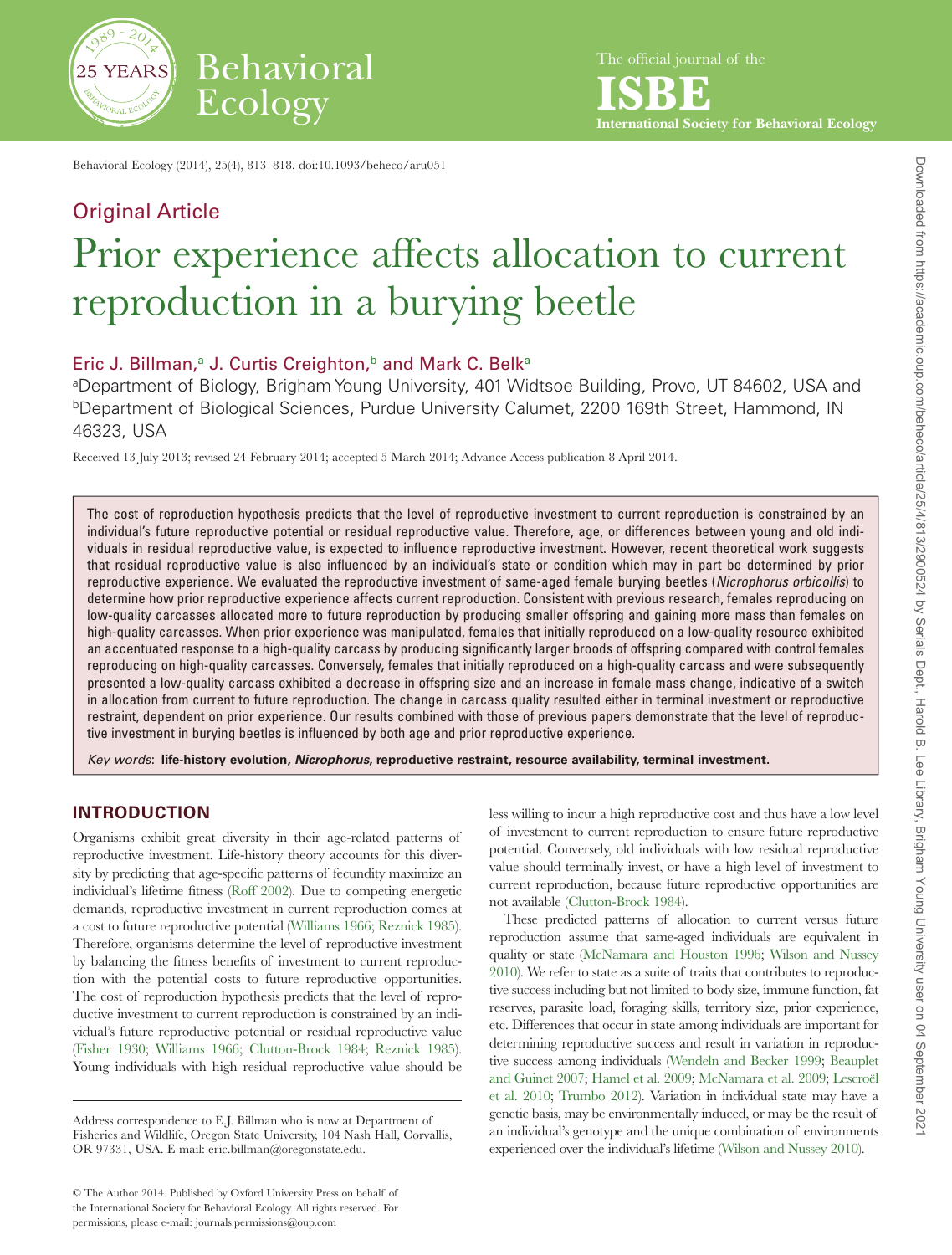Early life conditions and prior reproductive experience can greatly influence state-based cues that will influence an individual's reproductive investment for current and future reproductive bouts [\(Creighton et al. 2009;](#page-5-9) [Cotter et al. 2011](#page-5-10); [Trumbo 2012](#page-6-3)). In general, age and state should be correlated because older individuals are likely to have had more breeding opportunities and to have been exposed to other stressors that reduce body condition. Therefore, age- and state-based life-history models should have similar predictions for life-history patterns across an organism's life. However, the correlation between age and state may be weaker in opportunistic breeders because the passage of time does not accurately predict the extent of prior reproductive investment (i.e., number of reproductive bouts) and the consequent deterioration in state. Thus, state-based cues may have greater influence than agebased cues for determining the extent of reproductive investment in opportunistic breeders [\(Cotter et al. 2011](#page-5-10); [Trumbo 2012](#page-6-3)).

Burying beetles (Coleoptera: Silphidae) are an excellent model system for evaluating the effect of state-based cues on current reproductive investment. These beetles are opportunistic breeders utilizing the carcasses of small vertebrates to breed. Biparental care is provided to offspring by burying and preserving the carcass, which serves as the sole food source for parents and offspring during the reproductive bout [\(Scott and Traniello 1990\)](#page-6-4). Thus, carcass size represents resource quality or the amount of resource that is available to allocate to current reproduction and for somatic investment for future reproduction by the parents. During burial, parents estimate carcass size by assessing carcass volume and regulate brood size to match carcass size through filial cannibalism ([Trumbo](#page-6-5)  [and Fernandez 1995;](#page-6-5) [Trumbo 2006](#page-6-6)). These behaviors result in a positive correlation between brood size and carcass size ([Creighton](#page-5-11)  [2005\)](#page-5-11) and a positive correlation between carcass size and costs of reproduction [\(Creighton et al. 2009\)](#page-5-9). Because carcasses become available at unpredictable intervals, reproductive opportunities are unpredictable both in terms of carcass availability and quality. Therefore, burying beetles that are the same age will have potentially experienced different levels of reproductive investment and consequent deterioration in state.

Reproductive patterns in the burying beetle *Nicrophorus orbicollis* allow us to predict expected levels of reproductive investment on the current bout given previous experience [\(Creighton 2005](#page-5-11); [Creighton](#page-5-9)  [et al. 2009\)](#page-5-9). Female *N. orbicollis* increase allocation to offspring with age. Additionally, females breeding for the first time respond differently to carcasses of different size. On small carcasses (which represent lower quality resources) females demonstrate reproductive restraint (allocation to future vs. current reproduction) [\(Creighton](#page-5-9)  [et al. 2009\)](#page-5-9). This restraint on poor carcasses may be an adaptive response for females in an attempt to increase potential of future reproduction assuming more and larger carcasses will be available. On larger carcasses (which represent higher quality resources), females do not demonstrate the same level of restraint and instead, allocate resources at a higher rate to their current attempt [\(Creighton et al. 2009\)](#page-5-9). Therefore, females from these 2 types of carcasses beginning a second reproductive attempt enter with different experience and level of investment, that is different states. We predict that a female first given a small carcass and subsequently a large carcass will increase her level of reproductive investment to current reproduction relative to females that were given 2 small or 2 large carcasses. Conversely, we predict that a female first given a large carcass and subsequently a small carcass will decrease her level of reproductive investment relative to females that were given 2 small or 2 large carcasses to conserve her state given the possibility

of finding another high-quality carcass in the future. We conducted an experiment on the burying beetle *N. orbicollis* to test these predictions. Specifically, we manipulated the order and quality of available resources for female *N. orbicollis* to test the effect of prior reproductive experience on current levels of reproductive investment.

#### **Methods**

*Nicrophorus orbicollis* reproduces on small vertebrate carcasses, which serve as the sole food source for both parents and offspring during the reproductive bout. Adults fight for possession of the carcass, with the largest male and female eventually monopolizing it ([Scott 1998](#page-5-12)). Once a carcass is secured, parents prepare the carcass by burying it, cleaning it of fur or feathers, shaping it into a ball, and preserving it with oral and anal secretions. Females lay eggs in the surrounding soil; first instar larvae usually arrive at the carcass 5 days after carcass burial. After larvae arrive at the carcass, parental care continues in the form of feeding larvae regurgitated carcass tissue, maintenance of the carcass, and defense of the carcass and young from predators. Parental care is provided until larvae disperse into the soil to pupate, which can be 15–20 days after carcass burial. In the laboratory, females compensate for the absence of males when caring for young, which allows us to measure individual reproductive investment and costs ([Creighton 2005](#page-5-11); [Creighton et al. 2009](#page-5-9)).

Wild burying beetles were captured in central Wisconsin during summer 2008, using pitfall traps baited with aged chicken. Male– female pairs were placed on 30-g mouse carcasses and allowed to reproduce to generate a laboratory population at Purdue University Calumet, Hammond, Indiana. First-generation beetles  $(n = 65$ individuals) representing 13 wild-pairs were transported to the Evolutionary Ecology Laboratory at Brigham Young University in Provo, Utah. Individuals were reared individually in small plastic containers (14.7cm  $\times$  10.3cm  $\times$  6.9cm), fed raw chicken liver twice per week, and maintained on a 14L:10D light cycle. For age determination of adult beetles, the date of eclosion was designated as day 0.

We evaluated the effects of prior reproductive experience on current reproduction using the following experimental design. When 28-days-old virgin females were randomly assigned to 1 of 4 treatments (2 experimental treatments and 2 control treatments); treatments differed in the order of carcass sizes presented to females over 2 reproductive bouts. For the experimental treatments, females were given either a 20-g or 30-g  $(\pm 1$ -g) carcass for the first reproductive bout, and the carcass size was switched for the second reproductive bout (20-30 treatment and 30-20 treatment, respectively). For control treatments, females were given either 20-g or 30-g carcasses for both the first and second reproductive bouts (20- 20 control and 30-30 control, respectively).

At the start of each reproductive bout, females were weighed, and then paired with a randomly selected male that was virgin, sexually mature, and unrelated to the female. Breeding pairs were placed in a plastic container  $(21.1 \text{ cm} \times 14.8 \text{ cm} \times 9.6 \text{ cm})$  with 6 cm of moist commercially purchased topsoil and provided with a newly defrosted mouse carcass. After carcass preparation (48h), males were removed to isolate reproductive patterns of females. Females were removed when the larvae dispersed from the burial chamber into the surrounding soil to pupate. Females were weighed and returned to individual small plastic containers and provided raw chicken liver. After 72h, the female was placed on a new carcass, again with a male that was virgin, sexually mature, and unrelated to the female. Pupae from each reproductive bout were checked daily until eclosion, at which point the offspring were counted and weighed.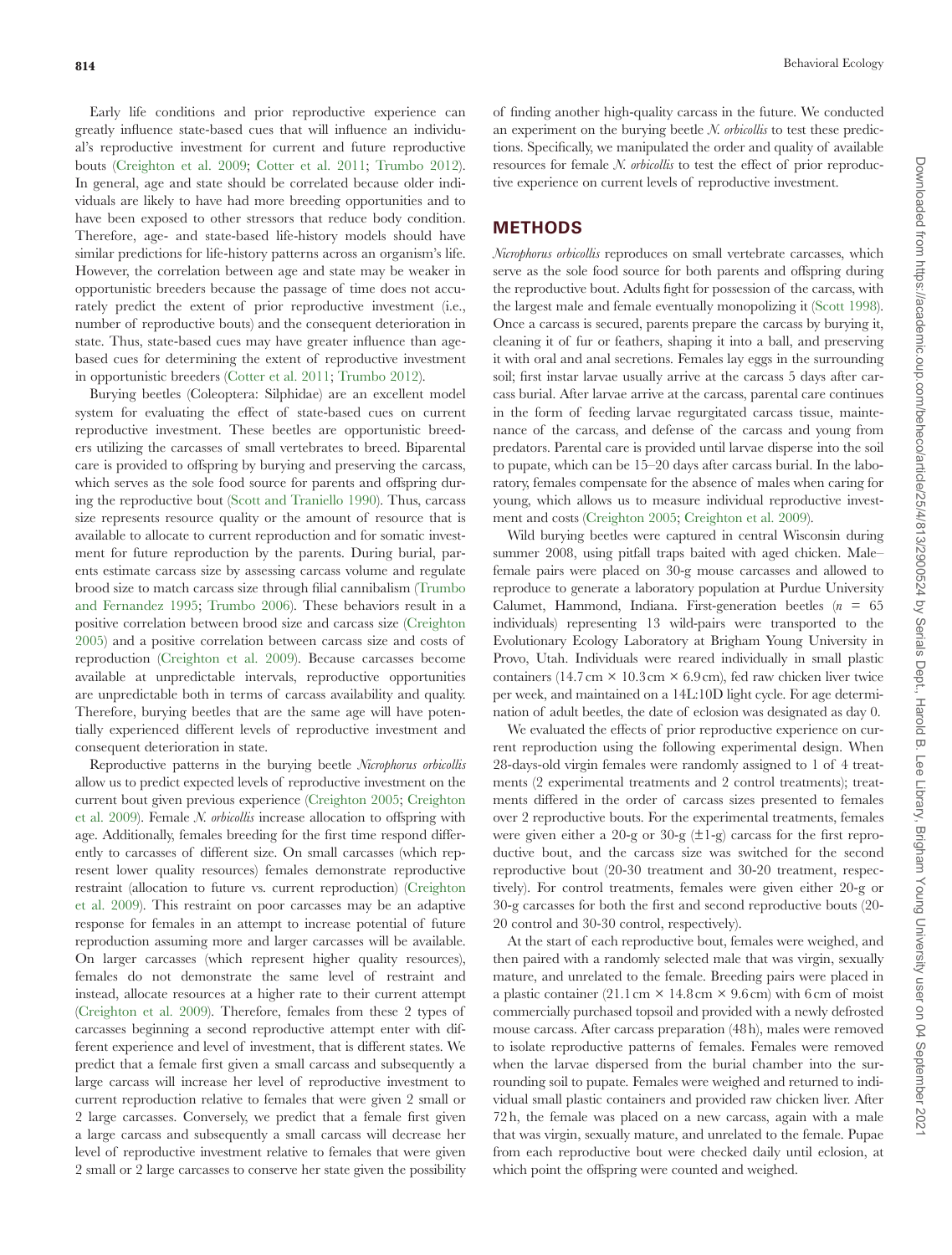Life-history traits were compared among treatments using an analysis of covariance (ANCOVA; Proc GLM, [SAS Institute Inc.](#page-5-13) [2008](#page-5-13)). Response variables for 4 separate analyses were brood size (number of adult offspring produced), mean offspring mass (g), total brood mass (g), and female mass change (g). Female mass change was determined by subtracting the mass of the female at the start of a reproductive bout from her mass at larval dispersal. We assumed that a gain in mass by the female represents investment to her future reproduction because any mass increase represents food not available to current offspring. Prior to analyses, we transformed lifehistory traits to accommodate for potential nonlinear relationships between variables; final brood size was square root transformed, offspring size and total brood mass were  $log_{10}$  transformed, and female mass change was  $log_{10}(x+1)$  transformed. For each analysis, female body size (mass at start of reproductive bout,  $log_{10}$  transformed) was the covariate. The main effects in the model were prior carcass size, current carcass size, and their interaction. Post hoc mean comparisons were made using Tukey's honestly significant difference test.

By analyzing the data with this design, we are able to clearly predict and interpret the results. We predict that reproductive allocation will be significantly affected by current carcass size based on previous research [\(Creighton 2005;](#page-5-11) [Creighton et al. 2009](#page-5-9)). If prior experience affects current reproductive allocation, then either prior carcass size or its interaction with current carcass size will significantly affect life-history traits. Prior carcass size will be significant if it has a similar effect on current reproductive allocation regardless of the current carcass size. However, the interaction of prior carcass size and current carcass size will be significant if females respond differently to the current carcass size based on prior experience. Thus, this design provides a clear test of the effect of state, or prior experience, on reproductive investment of burying beetles.

#### **Results**

Brood size was significantly affected by prior carcass size, and current carcass size was marginally significant ([Table 1\)](#page-3-0). However, the interaction between the 2 factors was not significant ([Table 1\)](#page-3-0). Prior experience affected brood size; females originally reproducing on a 20-g carcass had larger broods on both carcass sizes in the current bout ([Figure 1\)](#page-4-0). For the current bout, females given 30-g carcasses tended to have larger broods than females given 20-g carcasses as predicted under a response to resource availability ([Figure 1\)](#page-4-0).

Offspring size was significantly affected by current carcass size, but prior carcass size and the interaction of the 2 factors were not significant [\(Table 1\)](#page-3-0). Females reproducing on 30-g carcasses in the current reproductive bout had larger offspring than females given 20-g carcasses [\(Figure 1\)](#page-4-0). This pattern is consistent with a response to resource availability with no effect of prior experience.

Total brood mass was significantly affected by prior carcass size, current carcass size, and their interaction ([Table 1](#page-3-0)). These results suggest that reproductive allocation to the current bout is affected by prior experience and resource availability. Females that were switched from a 20-g carcass to a 30-g carcass had a significantly greater total brood mass than all other treatment combinations  $(P \leq 0.001)$ . Total brood mass was similar for females in all other treatment combinations  $(P > 0.167)$ .

Female mass change was significantly affected by current carcass size, but prior carcass size and the interaction of the 2 factors were not significant [\(Table 1](#page-3-0)). Females given 20-g carcasses for the current reproductive bout had significantly larger increase in mass during the bout indicative of reduced costs of reproduction [\(Figure 1\)](#page-4-0). This pattern is consistent with a response in female mass change due to resource availability with no effect of prior experience.

#### **Discussion**

Variation in age-specific fecundity may be determined by age-based cues, that is the time remaining for future reproduction ([Williams](#page-6-0) [1966](#page-6-0)), or by state-based cues, that is the level of deterioration that has resulted from previous reproductive experience or other biological causes (e.g., injuries, immune function, etc.; [McNamara](#page-5-4) [and Houston 1996](#page-5-4); [McNamara et al. 2009\)](#page-5-7). However, age- and

#### <span id="page-3-0"></span>**Table 1**

**Analysis of covariance tables for comparisons of brood size, offspring mass, total brood mass, and female mass change of female burying beetles as a function of prior carcass size, current carcass size, and their interaction, and the covariate female mass**

| <b>Effect</b>                          | Num DF | Den DF | F-statistic | P value |
|----------------------------------------|--------|--------|-------------|---------|
|                                        |        |        |             |         |
| Brood size                             |        |        |             |         |
| Prior carcass                          |        | 51     | 8.10        | 0.006   |
| Current carcass                        |        | 51     | 3.56        | 0.065   |
| Female mass                            |        | 51     | 0.52        | 0.475   |
| Prior carcass $\times$ current carcass |        | 51     | 2.47        | 0.122   |
| Offspring mass                         |        |        |             |         |
| Prior carcass                          |        | 51     | 0.81        | 0.372   |
| Current carcass                        |        | 51     | 9.21        | 0.004   |
| Female mass                            |        | 51     | 0.00        | 0.969   |
| Prior carcass $\times$ current carcass |        | 51     | 0.16        | 0.688   |
| Total brood mass                       |        |        |             |         |
| Prior carcass                          |        | 51     | 15.64       | < 0.001 |
| Current carcass                        |        | 51     | 38.31       | < 0.001 |
| Female mass                            |        | 51     | 1.45        | 0.234   |
| Prior carcass $\times$ current carcass |        | 51     | 10.36       | 0.002   |
| Female mass change                     |        |        |             |         |
| Prior carcass                          |        | 51     | 0.44        | 0.508   |
| Current carcass                        |        | 51     | 4.62        | 0.036   |
| Female mass                            |        | 51     | 11.21       | 0.002   |
| Prior carcass $\times$ current carcass |        | 51     | 0.16        | 0.689   |

DF, degrees of freedom.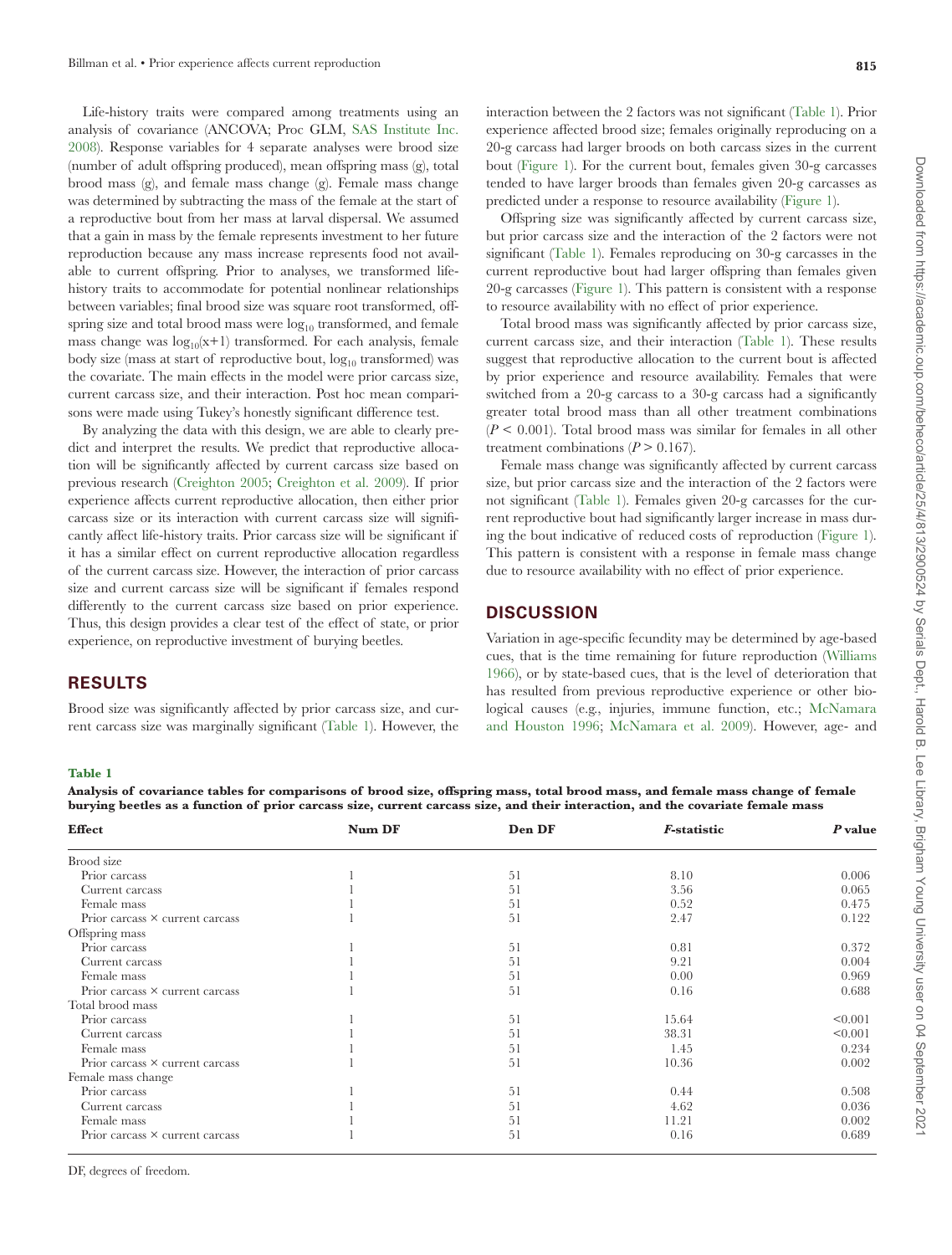

#### <span id="page-4-0"></span>Figure 1

Mean (±SE) life-history traits for female burying beetles given 20-g or 30-g carcasses for the current bout. Females had previously been given a 20-g carcass (circles) or 30-g carcass (squares). The 4 life-history traits are (a) brood size, (b) offspring mass, (c) total brood mass, and (d) female mass change.

state-based hypotheses are not mutually exclusive. Instead, individuals likely assess multiple cues to determine the level of reproductive investment to balance the benefits of current reproduction with costs to future reproductive opportunities [\(Cotter et al. 2011](#page-5-10); [Trumbo 2012](#page-6-3)). By manipulating the quality and order of carcasses, we demonstrated that a female's previous reproductive experience influences the level of reproductive investment to current reproduction.

The interactive effect of prior experience and current carcass size on total brood mass was consistent with our predictions. Females that were switched from a low-quality carcass (i.e., 20-g carcass) to a high-quality carcass (i.e., 30-g carcass) responded by having higher reproductive investment to current reproduction compared with all other treatment combinations. The apparent reproductive restraint by females on low-quality resource allowed females to respond to a high-quality carcass by having greater allocation to current reproduction compared with other females given a high-quality resource. Females that experienced a reduction in carcass size did not exhibit a greater reduction in total brood mass than expected based on patterns observed in the treatment group receiving 2 low-quality carcasses. Prior experience also affected brood size, with females originally given low-quality resources producing larger broods on the current reproductive bout.

This study demonstrates that an individual's state as determined by prior experience affects reproductive allocation to current reproduction and likely interacts with age-based cues. Previous experience therefore affects how an organism assesses the balance of fitness benefits from investment to current reproduction with costs to future reproduction. For females in the 20–30 treatment, the balance shifts towards the benefits from increased investment to current reproduction. Similar patterns are predicted for old individuals with a low reproductive value [\(Williams 1966](#page-6-0); [Clutton-Brock 1984\)](#page-5-3) or for individuals with a perceived decrease in reproductive value (e.g., individuals presented with an immune challenge; [Norris and](#page-5-14)  [Evans 2000;](#page-5-14) [Bonneaud et al. 2004](#page-5-15); [Velando et al. 2006;](#page-6-7) [Cotter](#page-5-10)  [et al. 2011](#page-5-10); [Trumbo 2012](#page-6-3)). Reproductive patterns of females in the 30-20 treatment suggest that the benefits from increased investment

to current reproduction are not high enough to outweigh the costs to future reproduction; therefore, the balance shifts towards a reduced investment to current reproduction, or reproductive restraint. Organisms are predicted to exhibit reproductive restraint early in life when reproductive value is high [\(Williams 1966](#page-6-0)). Additionally, recent research has demonstrated that reproductive restraint late in life is a mechanism to reduce damage accumulation and deterioration of somatic condition to gain further breeding attempts ([McNamara et al. 2009;](#page-5-7) [Cotter et al. 2011;](#page-5-10) [Trumbo](#page-6-3) [2012\)](#page-6-3).

An organism that exhibits reproductive restraint must assume that the future will be at least as good as current conditions. For organisms such as burying beetles that reproduce on discrete resources, reproductive restraint will allow those individuals that initially secure suboptimal carcasses to conserve energy and condition so they can capitalize on high-quality resources in future reproductive bouts. Some observations of female reproductive behavior (e.g., utilization of suboptimal carcasses and satellite females) suggest that opportunities to secure a carcass for reproduction are limited [\(Müller et al. 1990](#page-5-16); [Trumbo 1990](#page-6-8), [2006](#page-6-6); [Trumbo 2009](#page-6-9)). However, evidence of carcass availability for *N. investigator* support the assumption of the reproductive restraint hypothesis that burying beetles will have future reproductive opportunities. Densities of small rodents are sufficient such that only a small percentage  $(1-2\%)$  would be required to die to support the beetle population ([Smith and Merrick 2001\)](#page-6-10). Additionally, observed reproductive patterns in this study and in others [\(Creighton et al. 2009](#page-5-9); [Cotter et al.](#page-5-10) [2011\)](#page-5-10) suggest that beetles may have a high probability of future reproduction; otherwise the response to resource acquisition should be to maximize reproduction on the current bout despite reproductive costs. For example, in some arthropods, the probability of successfully mating is sufficiently low such that an individual will maximize investment on the current reproductive bout despite the high survival costs ([Toda and Kimura 1997;](#page-6-11) [Andrade 2003;](#page-5-17) [Barry](#page-5-18) [and Kokko 2010\)](#page-5-18). An extreme example is the male redback spider (*Latrodectus hasselti*) that exhibits an adaptive behavior of offering itself as a nuptial gift to his mate who cannibalizes the male during copulation; high mortality during mate searching and increased paternity assurance ensures that self-sacrifice is an adaptive strategy ([Andrade 2003](#page-5-17)).

Offspring size and female mass change were not affected by prior experience, but instead were affected by current carcass size or resource availability. Offspring size increased on high-quality resources whereas female mass change decreased; this pattern suggests that female had higher quality offspring but at greater somatic costs. This response may provide a lifetime fitness advantage to females under conditions of variable resource availability despite the increased cost incurred. Similar increases in reproductive investment as a response to resource availability have been demonstrated in other organisms as well. Other insect species that reproduce on a discrete resource exhibit similar patterns of increased allocation to current reproduction on high-quality resources [\(Heimpel and](#page-5-19) [Rosenheim 1995;](#page-5-19) [Heimpel and Collier 1996\)](#page-5-20). For some bird species, high resource availability increases reproductive investment in the current reproductive period manifest either in larger clutch sizes and/or more broods within the reproductive season ([Martin](#page-5-21) [1987;](#page-5-21) [Grant et al. 2000](#page-5-22); [Christman 2002;](#page-5-23) [Preston and Rotenberry](#page-5-24) [2006\)](#page-5-24). In fishes, in the family Poeciliidae, incipient matrotrophy allows small females to have larger broods and offspring under high resource availability, but the pattern is less obvious for large females presumably because greater energy reserves in larger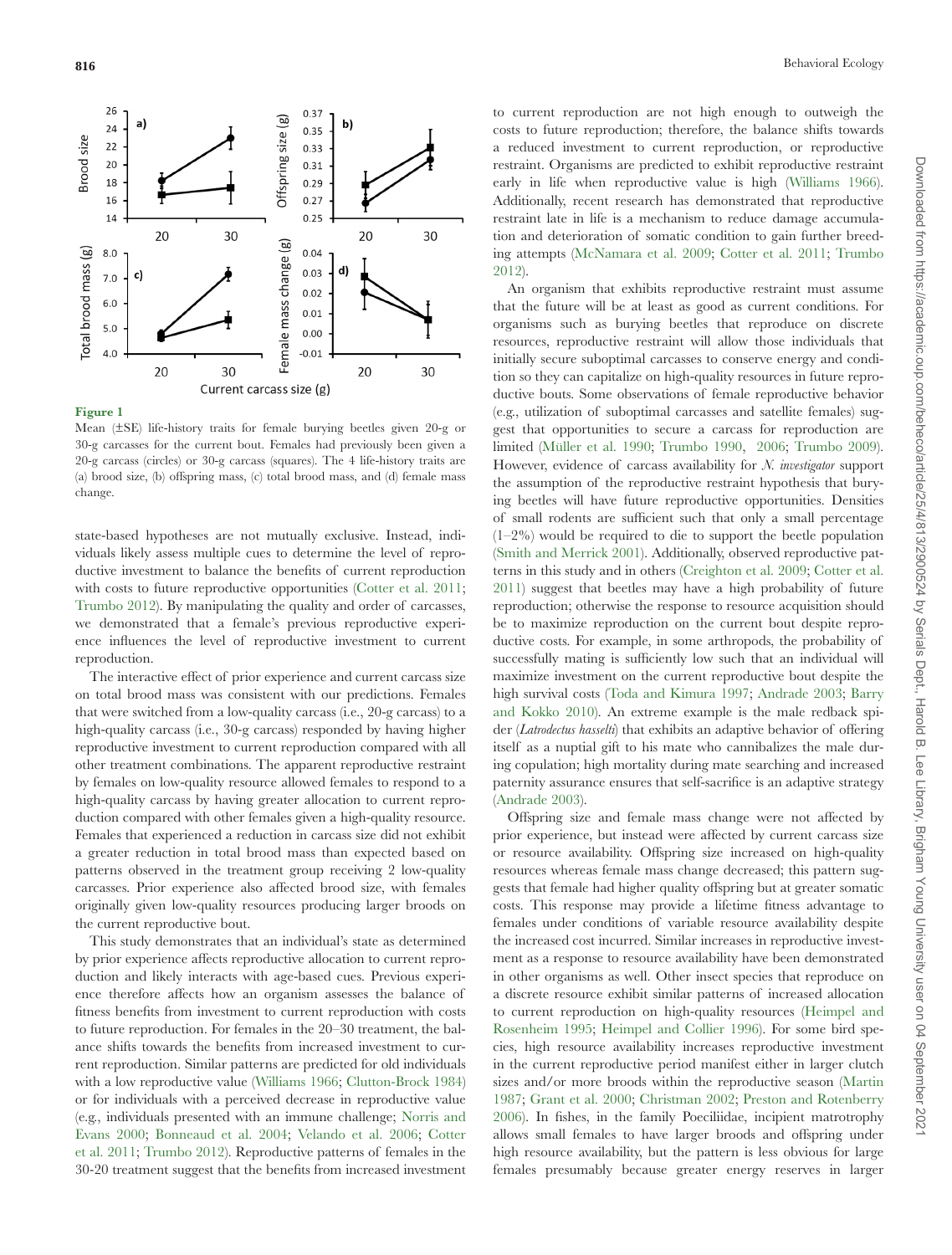fish allow them to sufficiently provision embryos even under low resource availability [\(Reznick and Yang 1993](#page-5-25); [Trexler 1997](#page-6-12); [Marsh-](#page-5-26)[Matthews and Deaton 2006\)](#page-5-26). Thus, a variety of taxonomically distant species exhibit increased investment to current reproduction during periods of high resources; future research should examine lifetime fitness to determine if these patterns represent adaptive responses or simply constraints imposed by limited resources.

This study successfully demonstrated that burying beetles exhibit a response to carcass size based on their previous reproductive experience. However, because we only tested for the response over 2 reproductive bouts, it is unclear what the consequence will be for the lifetime fitness of a female burying beetle. When provided a constant supply of carcasses for reproduction, female *N. orbicollis* exhibit different life-history strategies depending on carcass quality ([Creighton et al. 2009\)](#page-5-9). Despite the different life- history strategies, females in the 2 controls (20-g or 30-g carcasses for each reproductive bout, respectively) produced the same number of offspring over their lifetime ([Creighton et al. 2009\)](#page-5-9). This pattern occurred because females reproducing on 20-g carcasses had smaller brood sizes but more reproductive attempts due to greater allocation to future reproduction. Under variable resource availability, females that initially reproduce on a suboptimal carcass and subsequently on an optimal carcass may receive a lifetime fitness advantage by exhibiting an accentuated reproductive investment as observed in this study. However, the increased reproductive costs incurred could limit the number of reproductive attempts such that the lifetime number of offspring would not be significantly different than for females reproducing continually on suboptimal carcasses ([Creighton et al. 2009;](#page-5-9) [McNamara et al. 2009](#page-5-7)). Why then would the response observed in this study be exhibited? Under laboratory conditions, costs of reproduction are reduced compared with natural conditions because we remove the costs of securing a carcass; burying beetles compete for the opportunity to reproduce on a carcass, receiving injuries that reduce their state and probability of future reproduction ([Cotter et al. 2011](#page-5-10)). Additionally, burying beetles under laboratory conditions do not have to search for food or carcasses, both of which can be spatially and temporally variable, further reducing costs to somatic conditions in laboratory studies. Therefore, measures of lifetime fitness from laboratory studies represent the maximum potential an individual can achieve. Under natural conditions, we predict that the responses observed in this study will provide a lifetime fitness advantage for burying beetles; however, this prediction has not been tested.

Life-history theory provides predictions for the patterns of lifehistory allocation. Previous research has demonstrated that burying beetles use both age- and state-based cues to determine the extent of reproductive investment [\(Creighton et al. 2009](#page-5-9); [Trumbo 2009](#page-6-9); [Cotter et al. 2011](#page-5-10); [Trumbo 2012\)](#page-6-3). In this study, we also demonstrated that burying beetles use previous experience and current carcass size to determine reproductive investment. Thus, individuals use a variety of cues to adjust their schedule of reproduction, and predictions of reproductive investment across an organism's lifetime must account for the interaction of these cues.

#### **Funding**

Funding was provided to M.C.B. through a Mentoring Environment Grant from Brigham Young University.

We are grateful to Stefan and Jane Shoup who provided access to their property to allow us to collect beetles. We are grateful to Peter Meyers who helped care for beetles and collect data and to Sandra Garrett and Megan Durrant of Central Animal Care at Brigham Young University for providing mouse carcasses (IACUC number 080403). Jerry Johnson, Steve Peck, Russ Rader, and Bruce Schaalje provided reviews of earlier drafts of the manuscript.

#### **Handling editor:** Nick Royle

#### **References**

- <span id="page-5-17"></span>Andrade MCB. 2003. Risky mate search and male self-sacrifice in redback spiders. Behav Ecol. 14:531–538.
- <span id="page-5-18"></span>Barry KL, Kokko H. 2010. Male mate choice: why sequential choice can make its evolution difficult. Anim Behav. 80:163–169.
- <span id="page-5-5"></span>Beauplet G, Guinet C. 2007. Phenotypic determinants of individual fitness in female fur seals: larger is better. Proc Biol Sci. 274:1877–1883.
- <span id="page-5-15"></span>Bonneaud C, Mazuc J, Chastel O, Westerdahl H, Sorci G. 2004. Terminal investment induced by immune challenge and fitness traits associated with major histocompatibility complex in the house sparrow. Evolution. 58:2823–2830.
- <span id="page-5-23"></span>Christman BJ. 2002. Extreme between-year variation in productivity of a bridled titmouse (*Baeolophus wollweberi*) population. Auk. 119:1149–1154.
- <span id="page-5-3"></span>Clutton-Brock TH. 1984. Reproductive effort and terminal investment in iteroparous animals. Am Nat. 123:212–229.
- <span id="page-5-10"></span>Cotter SC, Ward RJS, Kilner RM. 2011. Age-specific reproductive investment in female burying beetles: independent effects of state and risk of death. Funct Ecol. 25:652–660.
- <span id="page-5-11"></span>Creighton JC. 2005. Population density, body size, and phenotypic plasticity of brood size in a burying beetle. Behav Ecol. 16:1031–1036.
- <span id="page-5-9"></span>Creighton JC, Heflin ND, Belk MC. 2009. Cost of reproduction, resource quality, and terminal investment in a burying beetle. Am Nat. 174:673–684.
- <span id="page-5-2"></span>Fisher RA. 1930. The genetical theory of natural selection. Oxford: Oxford University Press.
- <span id="page-5-22"></span>Grant PR, Grant BR, Keller LF, Petren K. 2000. Effects of El Niño events on Darwin's finch productivity. Ecology. 81:2442–2457.
- <span id="page-5-6"></span>Hamel S, Côté SD, Gaillard JM, Festa-Bianchet M. 2009. Individual variation in reproductive costs of reproduction: high-quality females always do better. J Anim Ecol. 78:143–151.
- <span id="page-5-20"></span>Heimpel GE, Collier TR. 1996. The evolution of host-feeding behavior in insect parasitoids. Biol Rev. 71:373–400.
- <span id="page-5-19"></span>Heimpel GE, Rosenheim JA. 1995. Dynamic host feeding by the parasitoid *Aphytis melinus*: the balance between current and future reproduction. J Anim Ecol. 64:153–167.
- <span id="page-5-8"></span>Lescroël A, Ballard G, Toniolo V, Barton KJ, Wilson PR, Lyver PO, Ainley DG. 2010. Working less to gain more: when breeding quality relates to foraging efficiency. Ecology. 91:2044–2055.
- <span id="page-5-26"></span>Marsh-Matthews E, Deaton R. 2006. Resources and offspring provisioning: a test of the Trexler-DeAngelis model for matrotrophy evolution. Ecology. 87:3014–3020.
- <span id="page-5-21"></span>Martin TE. 1987. Food as a limit on breeding birds: a life-history perspective. Annu Rev Ecol Syst. 18:453–487.
- <span id="page-5-4"></span>McNamara JM, Houston AI. 1996. State-dependent life histories. Nature. 380:215–221.
- <span id="page-5-7"></span>McNamara JM, Houston AI, Barta Z, Scheuerlein A, Fromhage L. 2009. Deterioration, death and the evolution of reproductive restraint in late life. P Roy Soc B: Proc Biol Sci. 276:4061–4066.
- <span id="page-5-16"></span>Müller JK, Eggert AK, Furlkröger E. 1990. Clutch size regulation in the burying beetle *Necrophorus vespilloides* Herbst (Coleoptera: Silphidae). J Insect Behav. 3:265–270.
- <span id="page-5-14"></span>Norris K, Evans MR. 2000. Ecological immunology: life history trade-offs and immune defense in birds. Behav Ecol. 11:19–26.
- <span id="page-5-24"></span>Preston KL, Rotenberry JT. 2006. Independent effects of food and predator-mediated processes on annual fecundity in a songbird. Ecology. 87:160–168.
- <span id="page-5-1"></span>Reznick D. 1985. Costs of reproduction: an evaluation of the empirical evidence. Oikos. 44:257–267.
- <span id="page-5-25"></span>Reznick D, Yang AP. 1993. The influence of fluctuating resources on life history: patterns of allocation and plasticity in female guppies. Ecology. 74:2011–2019.

<span id="page-5-0"></span>Roff DA. 2002. Life history evolution. Sunderland (MA): Sinauer Associates.

<span id="page-5-13"></span>SAS Institute Inc. 2008. SAS 9.2 help and documentation. Cary (NC): SAS Institute Inc.

<span id="page-5-12"></span>Scott MP. 1998. The ecology and behavior of burying beetles. Annu Rev Entomol. 43:595–618.